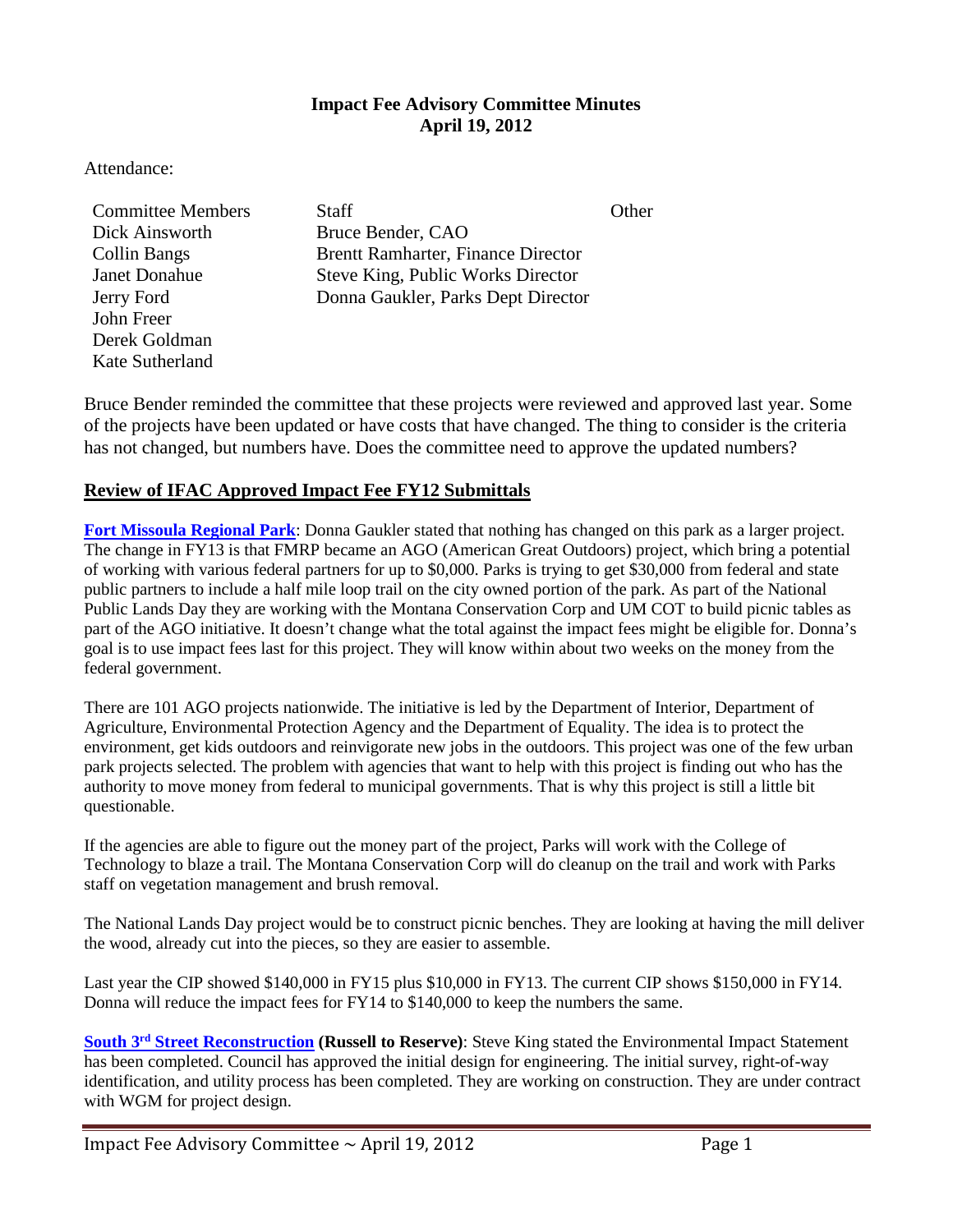Justification was one-third impact fees, one-third adjacent property owners and one-third in-kind labor with the City's Streets Division. There is approximately 40 percent justification for using impact fees. These numbers are closer for various components, and some of the direct costs are going to be higher than projected. In last year's CIP, there was a \$2 million project estimate, of which \$700,000 were impact fees. In FY14, \$400,000 in impact fees are being requested. This is a large project that is not fully evolved. This is for building the basic road, sidewalks, boulevards, bike lanes, etc. This is the justification for the change in this project.

Transportation impact fees brought in approximately \$600,000 this year. This has been, and will be, the major traffic project in the near future. Dick asked about the increase in engineering experiences and Steve said it is the increase of cost for right-of-way and materials. The right-of-way is dependent on where you put the roadway.

Collin asked how the time of this project works with the timing of the Russell/S  $3<sup>rd</sup>$  Street project and Steve said they are years ahead. They are starting at Russell Street so they can be out of there before the Russell/S 3<sup>rd</sup> Street project starts.

**[Van Buren Street Reconstruction](ftp://ftp.ci.missoula.mt.us/Documents/Mayor/IFAC/2012/120419/CIP%20FY13/VanBuren.pdf)**: Steve King stated this is the same amount of \$100,000. Doug Harby and Kevin Slovarp, City Engineering, are working on the first phase this year. This will include sidewalks, bike lanes and enhancements to the shoulder area going north on Van Buren.

The Department of Transportation is scheduled to modify the ramp terminals for I-90 in 2014. The City's construction was coordinated with that construction so they were not working in the same area at that time.

**[Scott and Toole Intersection Improvements](ftp://ftp.ci.missoula.mt.us/Documents/Mayor/IFAC/2012/120419/CIP%20FY13/Scott%20%20Toole%20Intersection%20Improvements.pdf)**: Steve King stated this is a city and neighborhood initiative. There has been growth on the northside/westside with increased traffic on Toole, making it more difficult to go north and south on Scott Street. The roundabout was approved last year. MRA wants to do more improvements toward Meadow Gold. The costs have gone up and additional lighting has been added. The previously approved impact fee was \$33,000 and they are requesting an increase to \$50,200. Last year the project was approved at 20 percent growth, and they are still using that. This is based on the total cost of what MRA is paying for also.

MRA has committed to \$70,000 and they are waiting on their board to commit to another \$40,000. The additions to this project are contingent on the MRA Board approving the additional funds. There is more substantial work. The cost of the sidewalks increased and they were able to get funding for those.

### **MOTION**

Collin made the motion to approve \$50,200 contingent on the MRA funding of \$40,000. Derek seconded the motion. The motion carried.

#### **Review of Impact Fee FY13 Submittals and IFAC Criteria**

**Park Development and Expansion [\(CIP](ftp://ftp.ci.missoula.mt.us/Documents/Mayor/IFAC/2012/120419/CIP%20FY13/ParkDvlpExp.pdf) / [Criteria\)](ftp://ftp.ci.missoula.mt.us/Documents/Mayor/IFAC/2012/120419/Criteria/ParkDevelopment.pdf)**: Donna Gaukler said this CIP has two projects that are new since last year. Not all the details are worked out on these projects.

*Jeffrey Park:* This is a new park in Linda Vista. It is a five-acre parcel at far end of the Lloyd Twite's Developments. It will serve new development and is modeled after the 44 Ranch Project. It is a brand new park in a brand new development.

They used the formula of a half-mile radius and what impact fees would be brought in from residential development within that region. The half-mile radius came from the 2004 Adopted Master Park Plan. This was done with a rough estimate based off the plat of homes and average price of homes to get the average number. On the 44 Ranch project, the City worked with the developer, Kevin Mytty, to go through park planning and design and negotiated a price. Impact fees pay about 35 percent based on the formula and the City paid Kevin about 65 –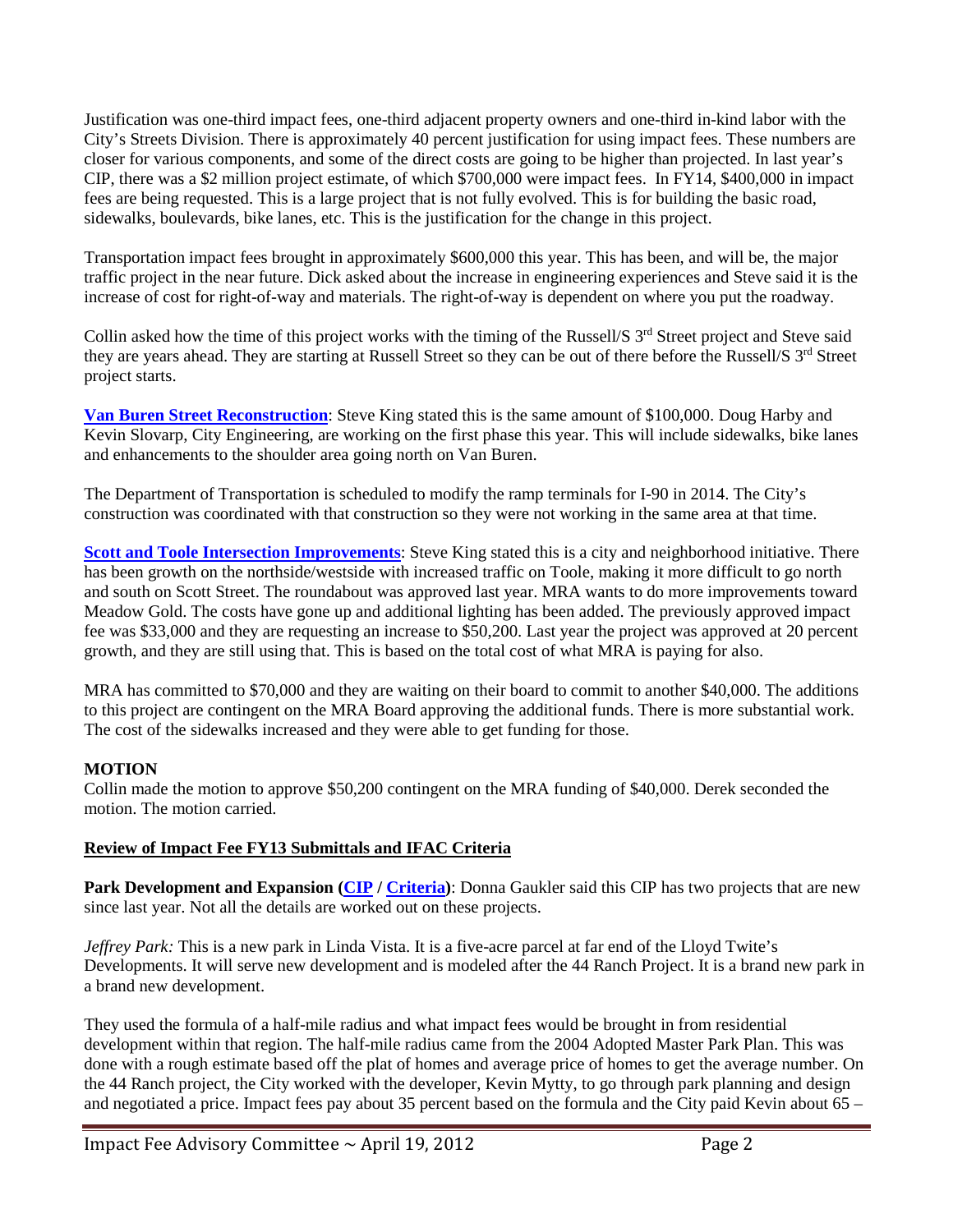70 percent. It is significantly less than collecting the fees, designing the park, going to bid and then building the park and assessing SID's after the fact. There are a lot of great things about impact fees. They work for the developer and help them build a park as part of their plan. The Jeffery Park project came together about six weeks ago, and the numbers are approximate.

They used funding criteria number four. It is a local or neighborhood facility, park improvement. The estimate of eligible impact fees is \$190,000. The park development will be significantly more than that. Twite is already preparing for stage one which is grading soil, irrigation and seeding. What he would like to see done is to have playground equipment in the park.

Derek asked if it is possible to relocate it to another location so more people can use it since it is a new park. Donna said not at this point. In Twite's developments there are actually several parks. He wanted to have one larger park that is for multiuse. This park service area does overlap another park within the same development.

A park development agreement is pending and has to go to City Council, so the funding is not completely worked out. Dick asked if most of the impact fees have been collected. Donna said about half the impact fees have been collected.

Janet asked how this project affects other projects impact fees are being used for and Donna said it doesn't affect other projects. If the project is eligible, they will use cash-in-lieu, grants and other funding sources before the impact fees.

Brentt said the Parks Impact Fee has a good balance and this will not affect any other project.

*Hellgate Park*: This park is in Hellgate Canyon next to the old Friends To Youth building. Along Broadway there is the UM Tech Center, parking, Creekside Apartments, Cobblestone, and Ben Hughes. What is unique about this park is it is a three-acre park right on the Clark Fork River with river access. Because of that, it is going to end up with facilities the community is going to be interested in. Because of its size, it is a neighborhood park per the 2004 Master Park Plan. Donna checked with the Finance Department regarding what impact fees are available for that area because of Silvertip, and there is about \$32,000 available from the development itself. Per the Impact Fee Study, impact fees are largely based on community infrastructure. This is a brand new park, so the formula is a combination.

Ben Hughes has a neighborhood park. Creekside Apartments has open green space for its residents. Cobblestone has the trail,. Those three areas would like to see this park developed. They applied for a grant from the County for \$3,000 and the Neighborhood Office for \$3,000 and they received both of them for a total of \$6,000. There are requests to Fish, Wildlife and Parks for support since it is a river access.

This project is eligible for impact fees because it is an expansion of services. The neighborhood wants to see a neighborhood garden in that area. There are a lot of challenges, but they will be going into a design phase.

They used formula number three and came up with \$150,000 eligible based on a community park, which was based on per acre of river access. Parking and lighting will be critical in this park.

Estimated fees for these two parks is \$150,000 for Hellgate Park and \$190,000 for Jeffrey.

Derek said he would support the Hellgate Park, but not Jeffrey Park because it appears it is a long way from where development is happening. Donna said one important aspect of this as a multiuse park is to keep kids in their neighborhood after school. They could have soccer practice, baseball practice, etc and are not out in the traffic. Having parks that are flat for active play is very important. The bulk of the fees are going to come from Linda Vista. Homeowners have been a part of the planning from the beginning.